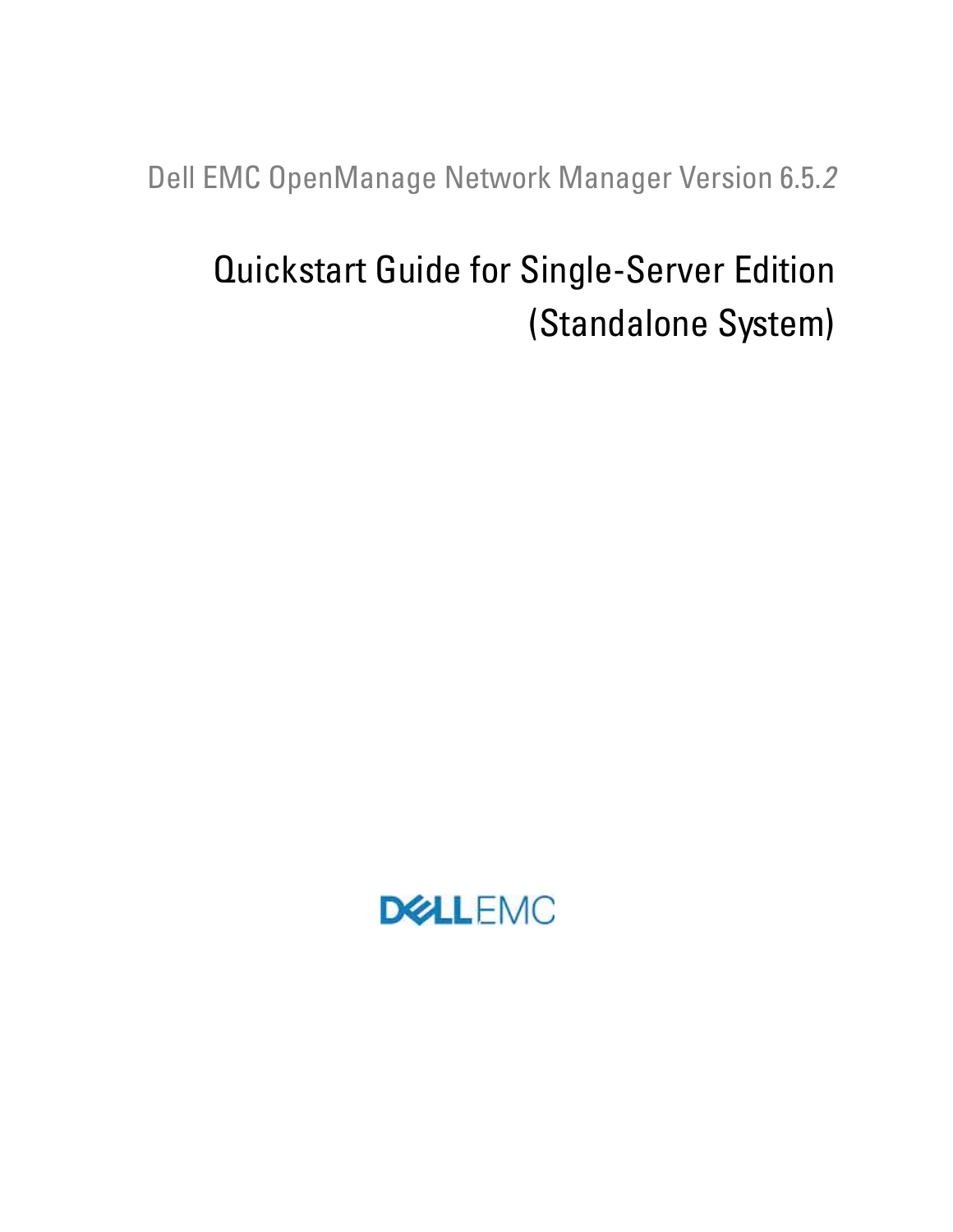## **Notes and Cautions**

 $\mathbb Z$  A NOTE indicates important information that helps you make better use of your computer.

 **A CAUTION indicates either potential damage to hardware or loss of data and tells you how to avoid the problem.**

#### **© 2018 Dell Inc.**

 $\mathcal{L}_\text{max}$  and  $\mathcal{L}_\text{max}$  and  $\mathcal{L}_\text{max}$ 

Trademarks used in this text: Dell EMC™, the DELL EMC logo, PowerEdge™, PowerVault™, PowerConnect™, OpenManage™, EqualLogic™, KACE™, FlexAddress™ and Vostro™ are trademarks of Dell Inc. Microsoft®, Windows®, Windows Server®, MS-DOS® and Windows Vista® are either trademarks or registered trademarks of Microsoft Corporation in the United States and/or other countries. Red Hat Enterprise Linux<sup>®</sup> and Enterprise Linux<sup>®</sup> are registered trademarks of Red Hat, Inc. in the United States and/or other countries.

Other trademarks and trade names may be used in this publication to refer to either the entities claiming the marks and names or their products. Dell Inc. disclaims any proprietary interest in trademarks and trade names other than its own.

2018-3

Rev. A01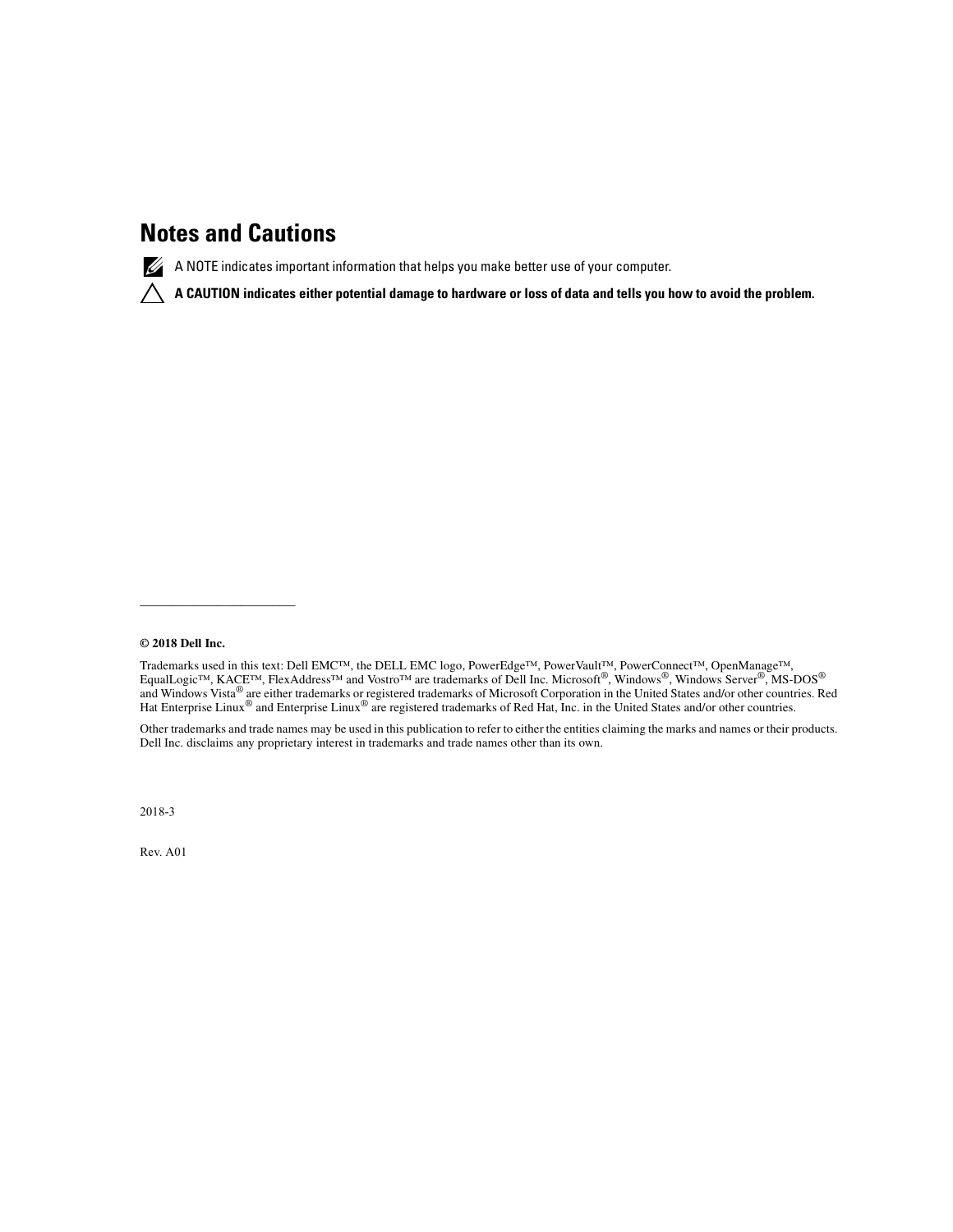## **Quick Start**

The Dell EMC OpenManage Network Manager(OMNM) 6.5.*x* Quick Start Guide outlines the steps to install the standard standalone OMNM system and its subsequent first use. This guide is suitable to get most users up and running quickly.

Because OMNM is both powerful and flexible, this guide does not describe all the details of available installations. Instead, it refers to those descriptions elsewhere or in online help.

A typical installation includes the following:

- Installing and System Startup (10-20 minutes depending on the Server)
- Getting Started
- Explore the Software

OMNM 6.5.*x* is shipped in one of 3 configurations:

- Windows OS (2008,2012,2016) self-extracting .exe file
- Linux OS (Redhat/Centos 6.5 or 7.4) self-extracting .bin file
- Virtual Appliance A single ova file, which is a VM for VMware platforms. It comes with OMNM pre-installed on Linux. Refer to the Virtual Appliance section of the Installation Guide.

### **Installation**

Steps for Windows and Linux Deployments:

- 1 Download the appropriate self-extracting file onto your host server and execute. (If using an OS that does not have a GUI, you will see similar command line prompts instead of the graphical installer prompts describe below. Refer to the full install guide for details.)
	- On Windows, recommend logging in with administrator privileges
	- On Linux:
		- Make sure that the installation executable has permission to execute.
		- **Do not** install as the root user. Although the root credentials will be required at one step where you'll open a terminal session and execute a command with root access.
- 2 When prompted select the Express Installer. This Quick Start Guide assumes the Express Installer will be used. If you would like to manually configure the installation parameters, you may choose Custom. Refer to the Install Guide for details.
- 3 Follow the prompts. When asked to select the number of devices, choose the number of devices that represent the devices you will manage in your production network. This selection is used to tune various system settings and to auto-size the installation for best performance. The amount of RAM shown in parenthesis is the expected RAM resources required to support the selected number of devices on the host machine. Make sure the system has enough resources.
- 4 Follow the prompts to complete the installation. When complete you will see a screen that says Install Completed Successfully along with a Server Status Console that shows the startup status for the Application, Web and DB servers.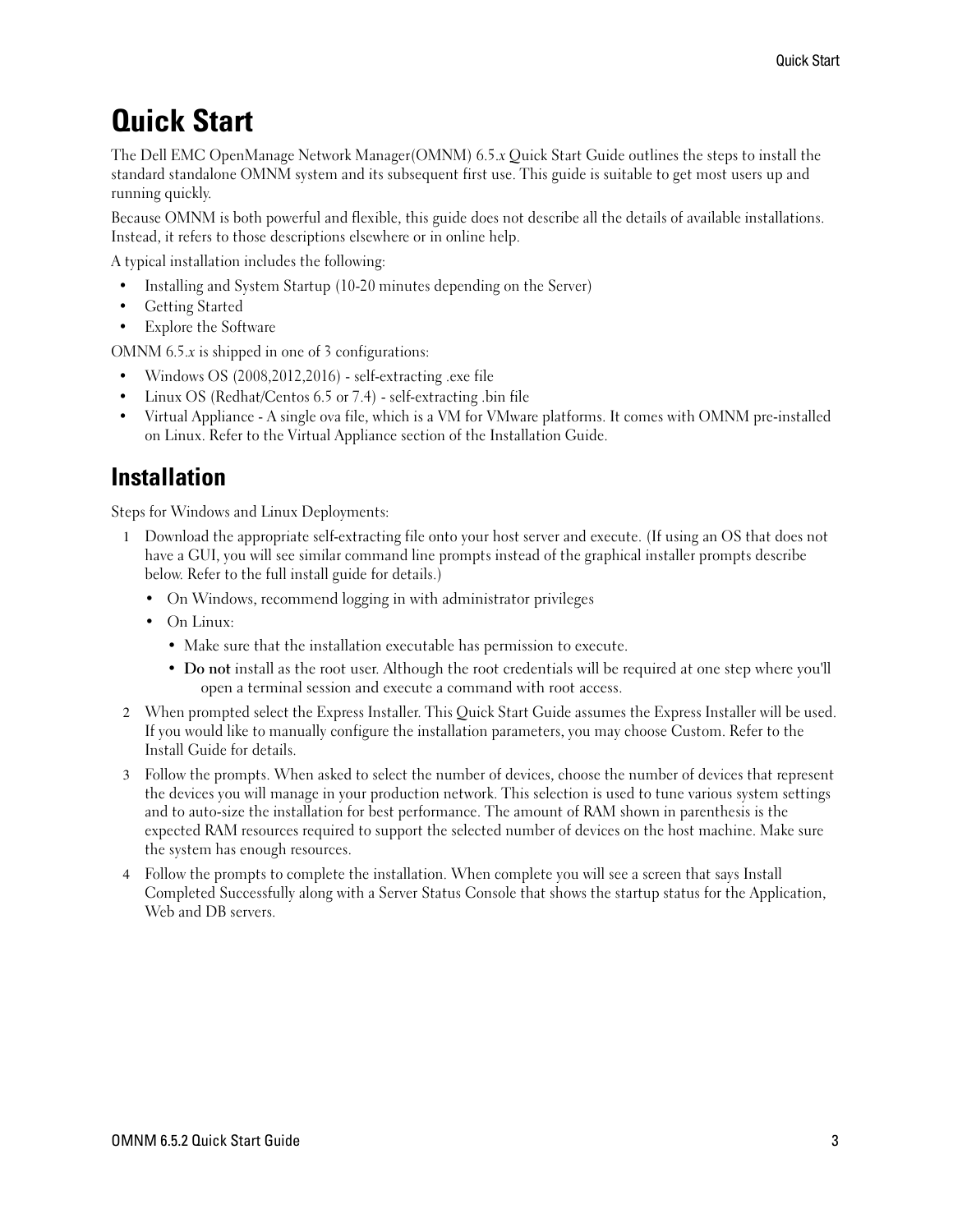- 5 When all three are green you may access the system using the Launch Web Portal button or go to http:// [hostname or host IP address]:8080 (example http://10.10.10.10:8080).
	- The Application and Wed Server Status (service) icons are also auto installed in the windows tray.

Right-click the appserver tool in the system tray to Start or Stop the Service.



Right-click the network management tool for the Web server in the system tray and select Start or Stop the Service.

- On Linux, the status is available from the command line. Application server: sudo service oware start | stop | status Web server: sudo service synergy start | stop | status Dabase Server: sudo service owaredb start | stop | status
- 6 System is up, you can Log in:
	- Screen resolution should equal or exceed 1280 x 1080 pixels.
	- The default login credentials are username=admin password=admin

## **Getting Started (Post installation)**

The best place to start is at the Getting Started portlet on the Home Page. Once you have completed the steps, you will have a fully-operational system and you will be ready to explore more advanced features and configuration. If help Is needed along the way, look for this icon to link to online help.

#### Best practices

One of the Getting Started tasks is to discover your network.

- It is not uncommon to encounter discovery obstacles due to firewall or network issues that prevent OMNM from contacting the target devices. Verify firewalls have the required open ports between devices and your server. An easy way to confirm whether your firewall is completely configured is to take down the firewall, install the application and interact with the devices, then put the firewall back up. If the application functions while the firewall is down, but does not when it is up, then you have missed some port(s).
- Common protocols for OMNM include SNMP, Telnet, SSH, FTP, TFTP, WMI,WBEM. These should not be blocked in the network. There is a complete list at the end of the user Guide.
- To speed up the Getting Started tasks, create a list of devices, IP addresses, ranges that you want to bring under management. Record their authentications (login[s]/password[s]). Typically, these include both SNMP communities and command line (Telnet/SSH) authentications. If discovering servers, WMI or WBEM credential are required.

#### Other Post-Install Checks

#### *Reports*

Reports can be created as HTML, CSV and PDF. Since PDF is the default format, Adobe must be enabled in the browser. If PDFs are to be viewed outside a browser, Adobe will need to be installed on the OS.

#### *Adobe Flash Player*

There are a few features that rely on Flash including Topology for graphically showing the network layout. These require a Flash enabled browser.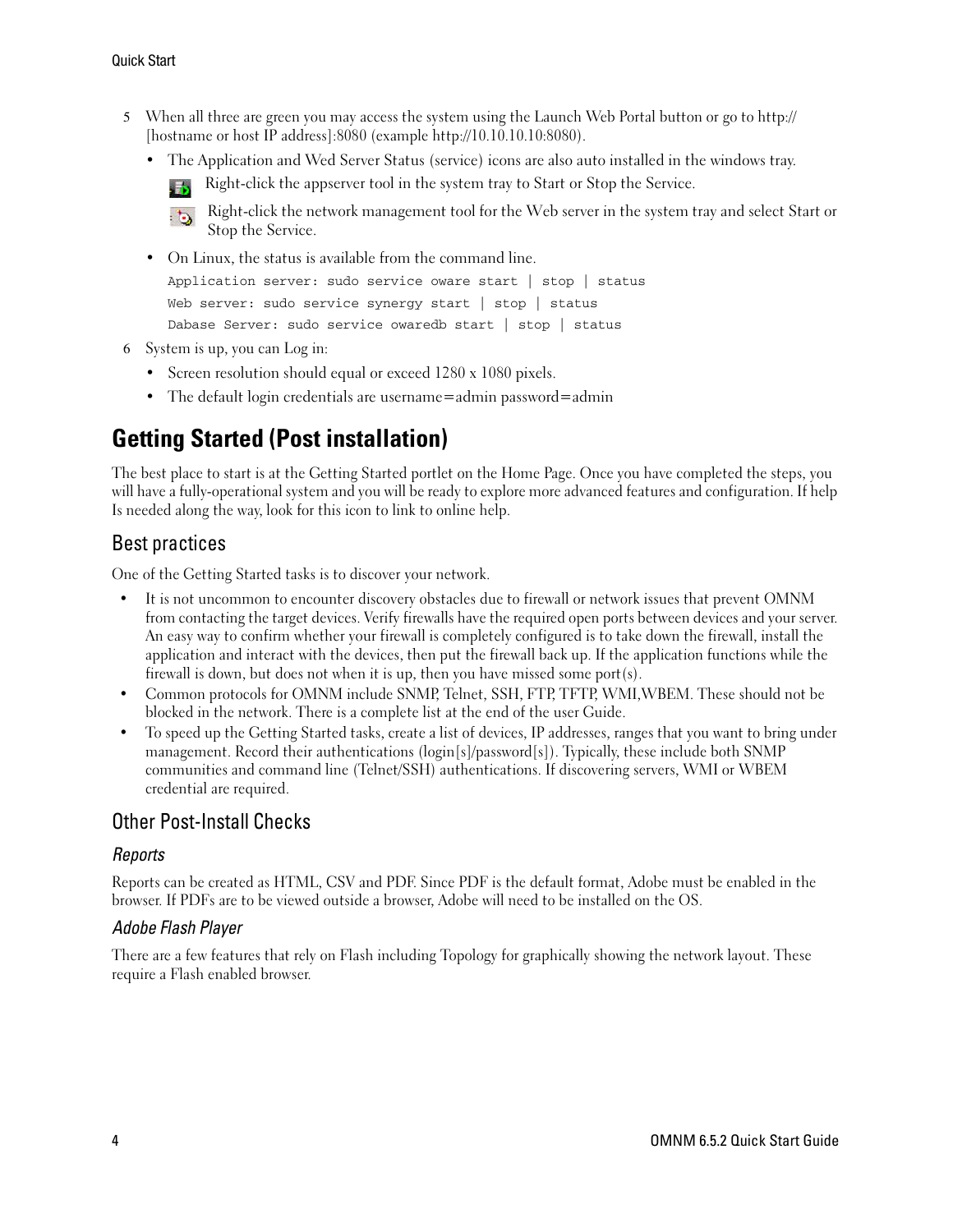### What is ready to use?

- Once you have completed the Getting Started tasks go to the Resource menu. Here you should see your devices. Select a row, left click, and then right click to see the options.
- If devices have been configured to send traps to OMNM, you can manage alarms and events.
- The Performance tab should now have data. You can create dashboards.
- If devices have been configured to send OMNM flow data the Traffic Flow portlets will show flow information.
- Topology will show your devices and links and any alarms. Play with layout and saved views.
- Configuration Management will show file backups, schedules and alarms, and firmware images that are ready to deploy.
- Compliance Menu will show compliance policies, but you can also create your own.
- Automation/Action Menu Actions (CLI scripts) can be executed against target equipment or you can easily create your own. Here, you can also create your own event-based automation or set up syslog escalation, correlation and event override automation.
- Report Menu click the search link and enter Inventory. Right click > Execute Report to run a report. See My Alerts bottom left for the report.
- Go to Help and Support, upper right and explore the options.
- Create new users (see the OMNM User Guide)

## **Explore the Software**

Use the OMNM User Guide to help you explore the software:

- Getting Started
- Portal Configuration
- Resources Management
- Presentation Capabilities
- Generating Reports
- Alarms, Events, and Automation
- Performance Monitoring
- Managing File Servers/Files
- Change Management/ProScan
- Traffic Flow Analyzer
- Actions and Adaptive CLI
- Serving Multiple Customer Accounts
- Troubleshooting Your Application
- Integrating with Other Dell EMC Products and Services
- Localization
- Configuring Virtualization
- Virtualization Management
- Ports Used
- RESTful Web Service